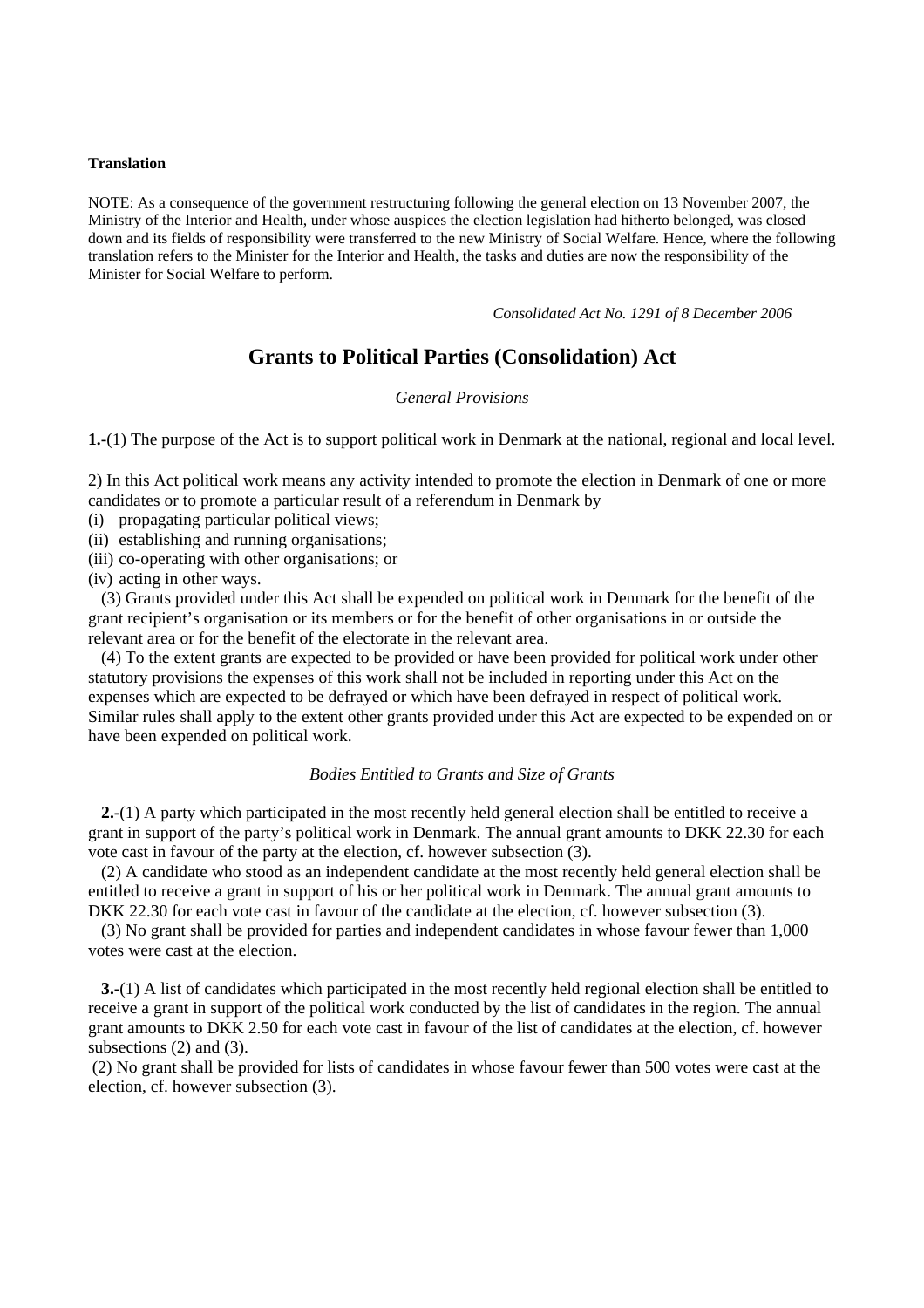(3) Grants shall be provided, irrespective of the provision in subsection (2), to lists of candidates which entered into a list coalition under the Local and Regional Government Elections Act, if 500 votes or more were cast in favour of the list coalition.

**4.-**(1) A list of candidates which participated in the most recently held local election shall be entitled to receive a grant in support of the political work conducted by the list of candidates in the municipality. The annual grant amounts to DKK 4 for each vote cast in favour of the list of candidates at the election, cf. however subsections (2) and (3).

(2) No grants shall be provided for lists of candidates in whose favour fewer than 100 votes, in the City of Copenhagen 500 votes, have been cast at the election, cf. however subsection (3).

(3) Grants shall be provided, irrespective of the provision in subsection (2), for lists of candidates which entered into a list coalition under the Local and Regional Government Elections Act, if 100 votes, in the City of Copenhagen 500 votes, or more were cast in favour of the list coalition.

**4a.-**(1) The amounts specified in sections 2(1) and (2), 3(1) and 4(1) are adjusted each year on January 1st by 2.0 per cent which is added to or deducted from the adjustment percentage for the relevant fiscal year, cf. the Rate Adjustment Percentage Act. The amount resulting from this calculation shall be rounded up to the nearest amount divisible by DKK 0.25.

(2) The adjustment shall take place based on the amounts before rounding off prevailing at the time of adjustment.

#### *Government Grants*

**5.-**(1) Parties and independent candidates wishing to receive grants pursuant to section 2 shall submit an application for a grant to the Minister for the Interior and Health, who shall decide whether the conditions for providing such a grant are fulfilled.

(2) The application for a grant shall be submitted for each calendar year for which a grant is requested, and before the end of that calendar year. The application shall be signed by the president of the national party organisation or by the independent candidate as appropriate.

(3) Grant amounts shall be paid into the bank account stated by the national party organisation or the independent candidate in connection with the application.

**6.-**(1) Grants pursuant to section 2 are provided for one calendar year. Grants are provided for the first time for the calendar year following the calendar year in which the general election was held, cf. however subsection (2), and the last time for the calendar year in which the next general election is held.

(2) If the grant recipient did not participate in the preceding general election or at least 1,000 votes were not cast in his or her favour at that election, the grant pursuant to section 2 shall be provided for the first time for the remaining part of the calendar year in which the general election was held. The grant is provided as a proportional share of the annual amount of the grant counted from the end of the month in which the general election was held.

(3) Grants are distributed in one round, cf. however section 7(3) as soon as the Minister for the Interior and Health has ascertained that the conditions for allocation of the grants are fulfilled. However, grants shall not be disbursed for the relevant calendar year in advance.

**7.-**(1) Grants pursuant to section 2 shall be provided only to the extent the grant recipient expects to defray the expenses of political work in Denmark in the calendar year for which the grant is relevant.

(2) Allocation of a grant pursuant to section 2 shall be conditional on the grant recipient having submitted a declaration to the Minister for the Interior and Health, stating the minimum expenses expected to be defrayed in respect of political work in Denmark in the calendar year for which the grant is relevant. This declaration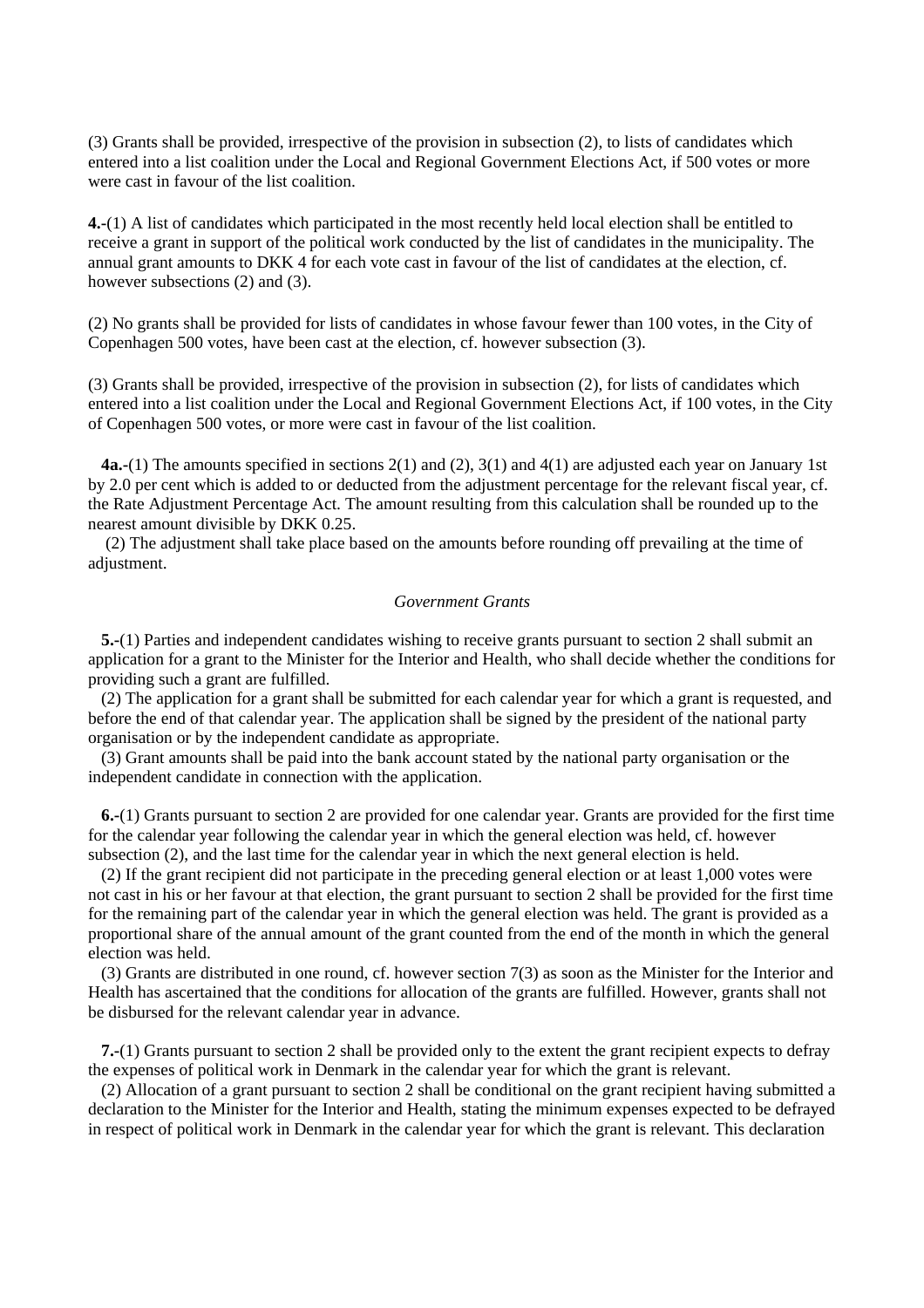must be submitted before the end of the calendar year for which the declaration is relevant. The second sentence of section 5(2) shall apply correspondingly to the submission of this declaration.

 (3) If, in accordance with subsection (1), a grant has been provided by a smaller amount than the grant pursuant to section 2, a supplementary application may be submitted in the calendar year for which the grant is relevant. Grants by a supplementary application shall be provided only to the extent specified in subsection (1) and shall be conditional on the grant recipient having submitted a supplementary declaration as specified in subsection (2) to the Minister for the Interior and Health. A supplementary application and a supplementary declaration shall be submitted before the end of the calendar year for which the application and declaration are relevant. The second sentence of section 5(2) shall apply correspondingly to the submission of a supplementary application and to a supplementary declaration.

**7a.-**(1) If the grant recipient has received grants pursuant to section 2 for one or more preceding calendar years, it is a condition for receiving the full grant, cf. section 7(1), for the relevant calendar year that the expenses defrayed in respect of political work in Denmark in the most recent calendar year in which a grant was received shall at least correspond to the full grant for that calendar year. This shall not apply, however, if the most recent calendar year in which a grant was received precedes the calendar year in which the previous general election was held.

(2) If the expenses defrayed in respect of political work in Denmark in the calendar year specified in subsection (1) correspond only in part to the full grant for that calendar year, an amount equal to the nonexpended amount of the grant shall be deducted from the grant amount to be allocated in pursuance of section 2 for the relevant calendar year.

(3) If the grant recipient has received grants pursuant to section 2 for one or more preceding calendar years, the grant for the relevant calendar year, except in unique cases, shall be provided on the sole condition that the grant recipient has submitted a declaration to the Minister for the Interior and Health, stating the minimum expenses defrayed in respect of political work in Denmark in the most recent calendar year specified in subsection (1). This declaration must be submitted before the end of the relevant calendar year. The second sentence of section 5(2) shall apply correspondingly to the submission of this declaration.

**7b.-**(1) For political parties comprised by section 3 of the Private Contributions to Political Parties and Publication of Political Parties Accounts Act grants provided pursuant to 2 of this Act shall be conditional on the most recent accounts that the party are obliged to publish under the Private Contributions to Political Parties and Publication of Political Parties Accounts Act having been submitted to the Minister for the Interior and Health and on the accounts containing the information required according to section 3 of the said act. The accounts must be submitted before the end of the calendar year for which a grant is requested.

(2) For the parties specified in subsection (1) a grant provided pursuant to section 2 shall also be conditional on an endorsement by a state-authorised or registered public accountant of the declaration specified in section 7a(3) certifying that the minimum expenses defrayed in respect of political work in Denmark in the most recent calendar year specified in section 7a(1) correspond to the amount specified in the declaration.

**7c.-**(1) In pursuance of section 2 the Auditor General may require directly from the recipient of a grant that he or she hand over the accounting records regarding the grant provided under section 2 for scrutiny, which is considered by the Auditor General to be of importance to the review of the fulfilment of conditions for grants in pursuance of this Act and to the application of the grant being in proper compliance with this Act. Furthermore, except for sections 4, 6(1), 16, 17(3) and 18(2), the review shall be subject to the Public Accounts Audit Act in pursuance of the first sentence.

#### *Regional Grants*

**8.-**(1) Lists of candidates wishing to receive grants pursuant to section 3 shall submit an application for a grant to the regional council, which shall decide whether the conditions for allocating such a grant are fulfilled.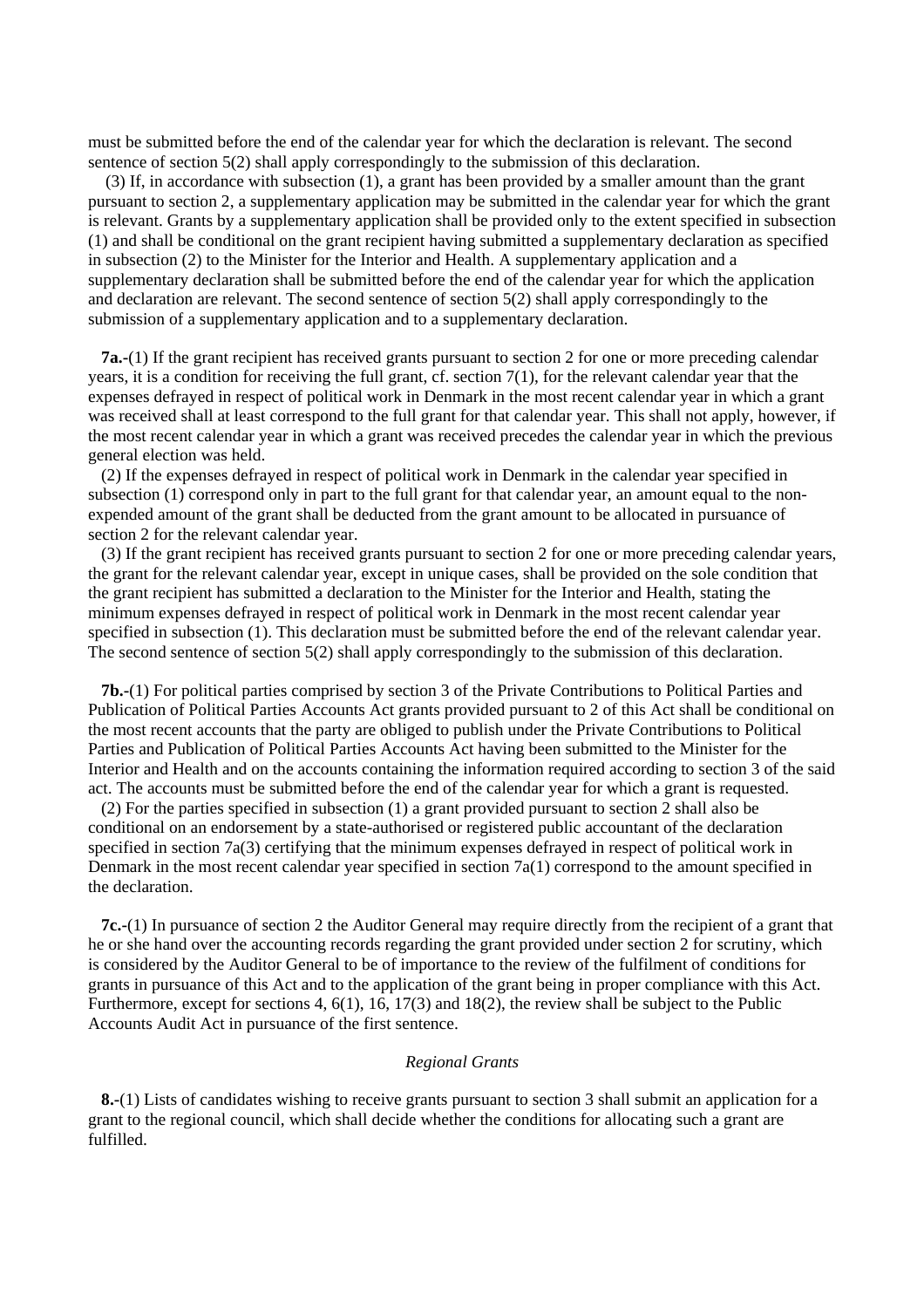(2) The application for a grant shall be submitted for each calendar year for which a grant is requested, and before the end of that calendar year. If according to section 44(1) of the Local Government Elections Act a report has been filed in identification of the association or voters in the region being entitled to apply for and receive grants on behalf of the list of candidates, the application shall be signed by a representative of the specified association or by one of the specified voters. In the absence of such a report, for lists of candidates for a party entitled to stand in the general election as at August 1st in the most recent regional election year, an application shall be signed by a representative of the appropriate party organisation. Applications for other lists of candidates, which did not file such a report, shall be signed by the person specified in section 25(3) of the Local Government Elections Act or by such other person who is entitled to act as a representative of the list of candidates.

(3) If, according to section 44(1) of the Local Government Elections Act a report has been filed in identification of the association or voters in the region being entitled to apply for and receive grants on behalf of the list of candidates, the grant amount shall be paid into the account of a bank in accordance with information stated in connection with the application by the specified association or by the person who, in compliance with the second sentence of subsection (2)(ii), signed the application. In the absence of such a report, the grant amount shall be paid into an account of a bank in accordance with information stated in connection with the application by the party organisation representing a list of candidates of a party being entitled to stand in the general election as at August 1st in the most recent regional election year. For other lists of candidates which did not file such a report the grant amounts shall be paid into an account of a bank in accordance with information stated in connection with the application by a person who in compliance with the fourth sentence of subsection (2)(iv) signed the application.

**9.-**(1) Grants pursuant to section 3 are provided for one calendar year. Grants are provided for the first time for the calendar year following the calendar year in which the regional council election was held, and the last time for the calendar year in which the next regional council election will be held.

(2) Grants are distributed in one round, cf. however section 10(3) as soon as the regional council has ascertained that the conditions for allocation of the grants are fulfilled. However, grants shall not be disbursed for the relevant calendar year in advance.

**10.-**(1) Grants pursuant to section 3 shall be provided only to the extent the grant recipient expects to defray the expenses of political work in the region in the calendar year for which the grant is relevant.

(2) Allocation of a grant pursuant to section 3 shall be conditional on the grant recipient having submitted a declaration to the regional council, stating the minimum expenses expected to be defrayed in respect of political work in the region in the calendar year for which the grant is relevant. This declaration must be submitted before the end of the calendar year for which the declaration is relevant. The second to fourth sentences of section 8(2) shall apply correspondingly to the submission of this declaration.

(3) If, in pursuance of subsection (1), a grant has been provided by a smaller amount than the grant according to section 3, a supplementary application may be submitted in the calendar year for which the grant is relevant. Grants by a supplementary application shall be provided only to the extent specified in subsection (1) and shall be conditional on the grant recipient having submitted a supplementary declaration as specified in subsection (2) to the regional council. A supplementary application and a supplementary declaration shall be submitted before the end of the calendar year for which the application and declaration are relevant. The second to fourth sentences of section 8(2) shall apply correspondingly to the submission of a supplementary application and to a supplementary declaration.

**10a.-**(1) If the grant recipient has received grants pursuant to section 3 for one or more preceding calendar years, it is a condition for receiving the full grant, cf. section 10(1), for the relevant calendar year that the expenses defrayed in respect of political work in the region in the most recent calendar year in which a grant was received shall at least correspond to the full grant for that calendar year. This shall not apply, however, if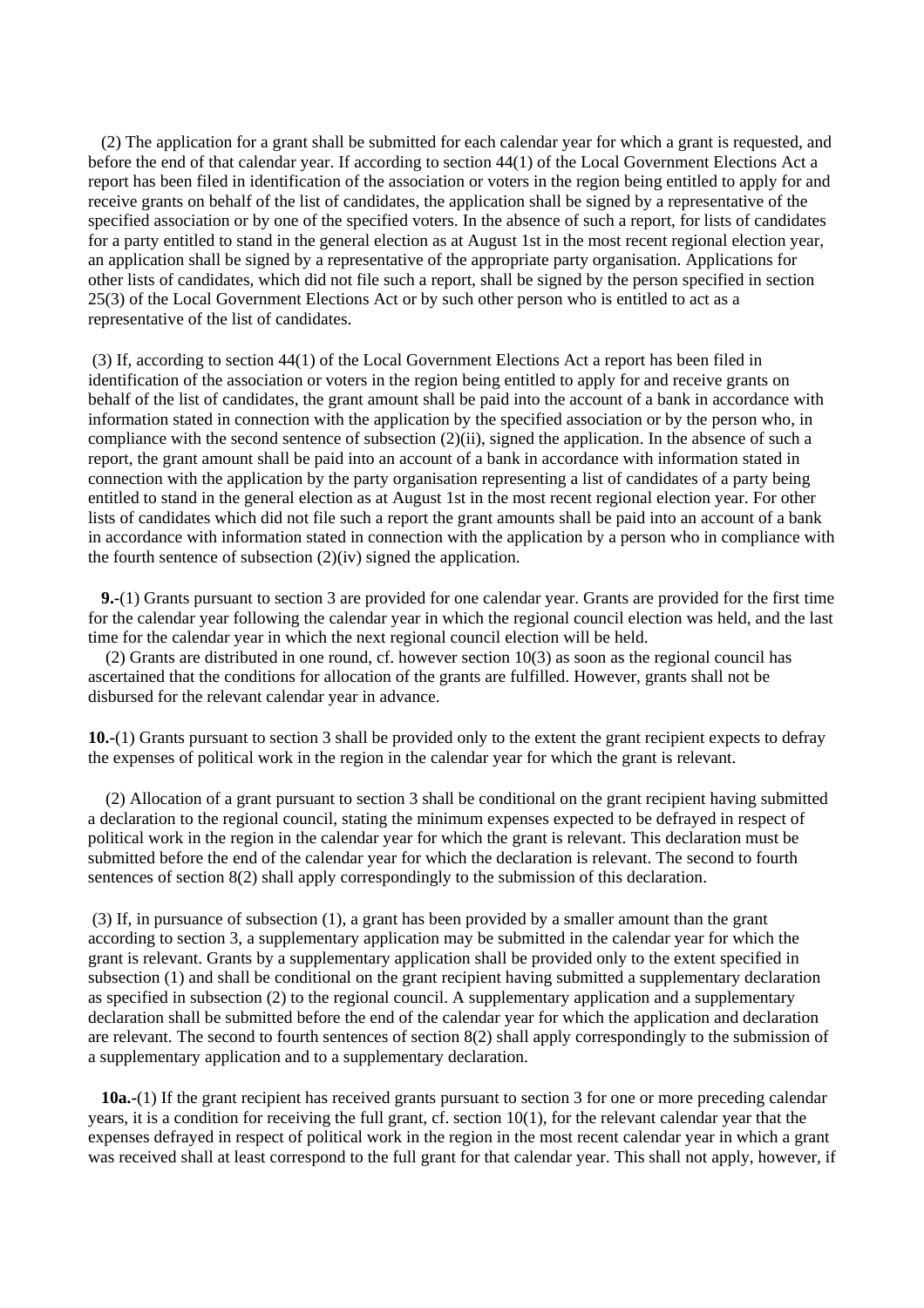the most recent calendar year in which a grant was received precedes the calendar year in which the previous regional council election was held.

(2) If the expenses defrayed in respect of political work in the region in the most recent calendar year specified in subsection (1) correspond only in part to the full grant for that calendar year, an amount equal to the non-expended amount of the grant shall be deducted from the grant amount to be allocated in pursuance of section 3 for the relevant calendar year.

(3) If the grant recipient has received grants pursuant to section 3 for one or more preceding calendar years, the grant for the relevant calendar year, except in unique cases, shall be provided on the sole condition that the grant recipient has submitted a declaration to the regional council, stating the minimum expenses defrayed in respect of political work in the region in the most recent calendar year specified in subsection (1). This declaration must be submitted before the end of the relevant calendar year. The second to fourth sentences of section 8(2) shall apply correspondingly to the submission of this declaration.

**10b.-**(1) Grants pursuant to section 3 shall be provided only to the extent the grant recipient has submitted a declaration to the regional council, stating whether the grant recipient, cf. also subsection (2), in the preceding calendar year from the same private benefactor has received one or more contributions which together exceed DKK 20,000. In such event the benefactor's name and address must be disclosed. Furthermore, the declaration must disclose the total amount of any anonymous contributions as well as the amount of any single anonymous contribution exceeding DKK 20,000. This declaration must be submitted before the end of the calendar year for which the grant is requested. The second to fourth sentences of section 8(2) shall apply correspondingly to the submission of this declaration.

(2) If the grant recipient is the regional organisation of a party covered by the third sentence of section 8(2), the disclosure of information specified in subsection (1) shall also include constituency organisations, if any, of the appropriate region.

#### *Local Grants*

**11.-**(1) Lists of candidates wishing to receive grants pursuant to section 4 shall submit an application for a grant to the local council, which shall decide whether the conditions for allocating such a grant are fulfilled.

(2) The application for a grant shall be submitted for each calendar year for which a grant is requested, and before the end of that calendar year. If according to section 44(1) of the Local and Regional Government Elections Act a report has been filed in identification of the association or voters in the municipality being entitled to apply for and receive grants on behalf of the list of candidates, the application shall be signed by a representative of the specified association or by one of the specified voters. In the absence of such a report, for lists of candidates for a party entitled to stand in the general election as at August 1st in the most recent local election year, an application shall be signed by a representative of the appropriate party organisation. Applications for other lists of candidates, which did not file such a report, shall be signed by the person specified in section 25(3) of the Local and Regional Government Elections Act or by such other person who is entitled to act as a representative of the list of candidates.

(3) If, according to section 44(1) of the Local and Regional Government Elections Act a report has been filed in identification of the association or voters in the municipality being entitled to apply for and receive grants on behalf of the list of candidates, the grant amount shall be paid into the account of a bank in accordance with information stated in connection with the application by the specified association or by the person who, in compliance with the second sentence of subsection (2), signed the application. In the absence of such a report, the grant amount shall be paid into the bank account stated in connection with the application by the party organisation representing a list of candidates of a party being entitled to stand in the general election as at August 1st in the most recent held local election year. For other lists of candidates which did not file such a report the grant amounts shall be paid into the bank account stated in connection with the application by a person who in compliance with the fourth sentence of subsection (2) signed the application.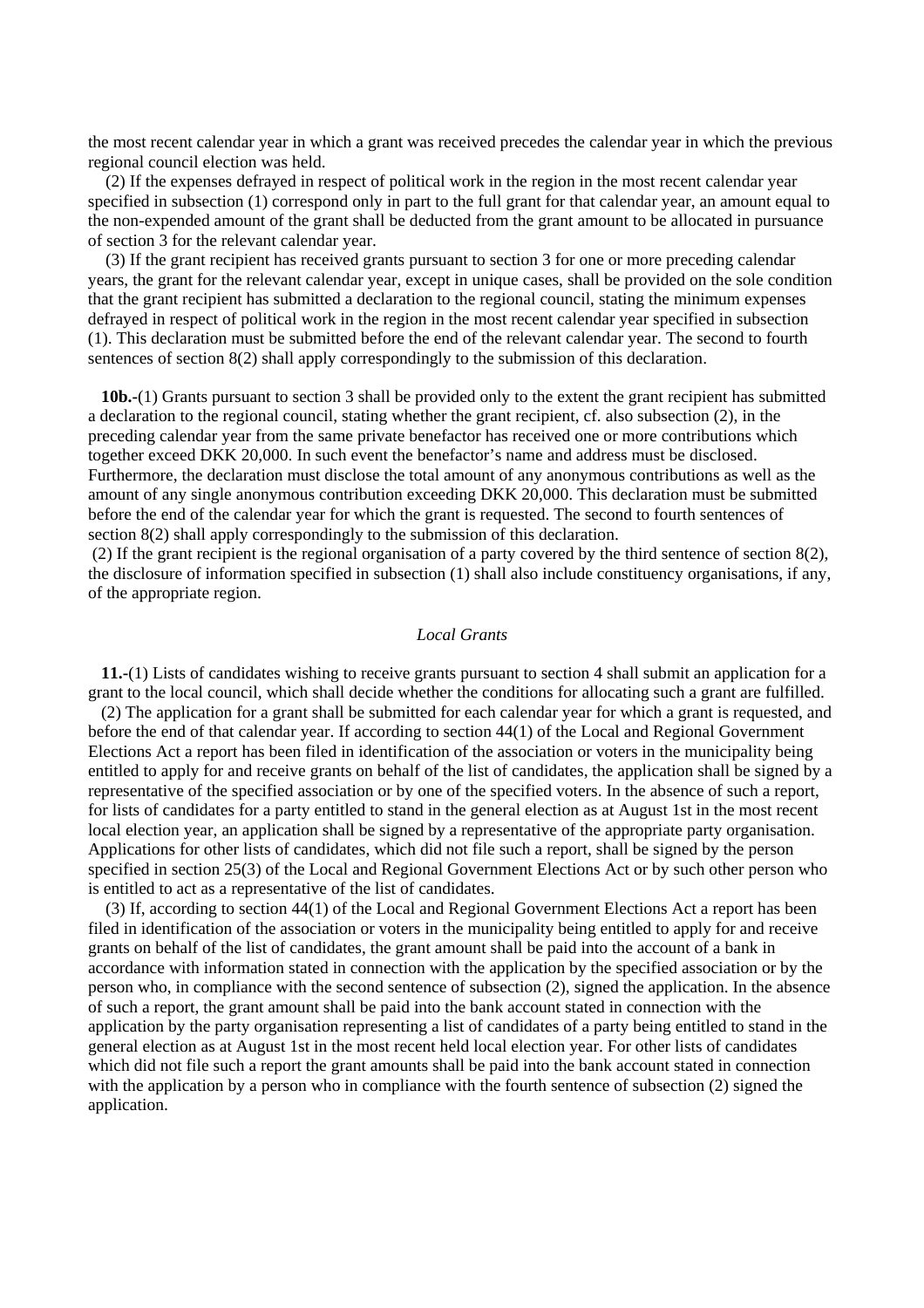**11a.-**(1) Grants pursuant to section 4 are provided for one calendar year. Grants are provided for the first time for the calendar year following the calendar year in which the local council election was held, and the last time for the calendar year in which the next local council election is held.

(2) Grants for a calendar year are distributed in one round, cf. however section 11b(3) as soon as the local council has ascertained that the conditions for allocation of the grants are fulfilled. However, grants shall not be disbursed in advance for the relevant calendar year.

**11b.-**(1) Grants pursuant to section 4 shall be provided only to the extent the grant recipient expects to defray the expenses of political work in the municipality in the calendar year for which the grant is relevant. (2) Allocation of a grant pursuant to section 4 shall be conditional on the grant recipient having submitted a declaration to the local council, stating the minimum expenses expected to be defrayed in respect of political work in the municipality in the calendar year for which the grant is relevant. This declaration must be submitted before the end of the calendar year for which the declaration is relevant. The second to fourth sentences of section 11(2) shall apply correspondingly to the submission of this declaration. (3) If, in pursuance of subsection (1), a grant has been provided by a smaller amount than the grant according to section 4, a supplementary application may be submitted in the relevant calendar year. Grants by a supplementary application shall be provided only to the extent specified in subsection (1) and shall be conditional on the grant recipient having submitted a supplementary declaration as specified in subsection (2) to the local council. A supplementary application and a supplementary declaration shall be submitted before the end of the calendar year for which the application and declaration are relevant. The second to fourth sentences of section 11(2) shall apply correspondingly to the submission of a supplementary application and to a supplementary declaration.

**11c.-**(1) If the grant recipient has received grants pursuant to section 4 for one or more preceding calendar years, it is a condition for receiving the full grant, cf. section 11b(1), for the relevant calendar year that the expenses defrayed in respect of political work in the municipality in the most recent calendar year in which a grant was received shall at least correspond to the full grant for that calendar year. This shall not apply, however, if the most recent calendar year in which a grant was received precedes the calendar year in which the previous local council election was held.

(2) If the expenses defrayed in respect of political work in the municipality in the most recent calendar year specified in subsection (1) correspond only in part to the full grant for that calendar year, an amount equal to the non-expended amount of the grant shall be deducted from the grant amount to be allocated in pursuance of section 4 for the relevant calendar year.

(3) If the grant recipient has received grants pursuant to section 4 for one or more preceding calendar years, the grant for the relevant calendar year, except in unique cases, shall be provided on the sole condition that the grant recipient has submitted a declaration to the local council, stating the minimum expenses defrayed in respect of political work in the municipality in the most recent calendar year specified in subsection (1). This declaration must be submitted before the end of the relevant calendar year. The second to fourth sentences of section 11(2) shall apply correspondingly to the submission of this declaration.

**11d.-**(1) Grants pursuant to section 4 shall be provided only to the extent the grant recipient has submitted a declaration to the local council, stating whether the grant recipient, cf. also subsection (2), in the preceding calendar year from the same private benefactor has received one or more contributions which together exceed DKK 20,000. In such event the benefactor's name and address must be disclosed. Furthermore, the declaration must disclose the total amount of any anonymous contributions as well as the amount of any single anonymous contribution exceeding DKK 20,000. This declaration must be submitted before the end of the calendar year for which the grant is requested. The second to fourth sentences of section 11(2) shall apply correspondingly to the submission of this declaration.

(2) If the grant recipient is the municipal organisation of a party covered by the third sentence of section 11(2), the disclosure of information specified in subsection (1) shall also include local party organisations, if any, of the appropriate municipality.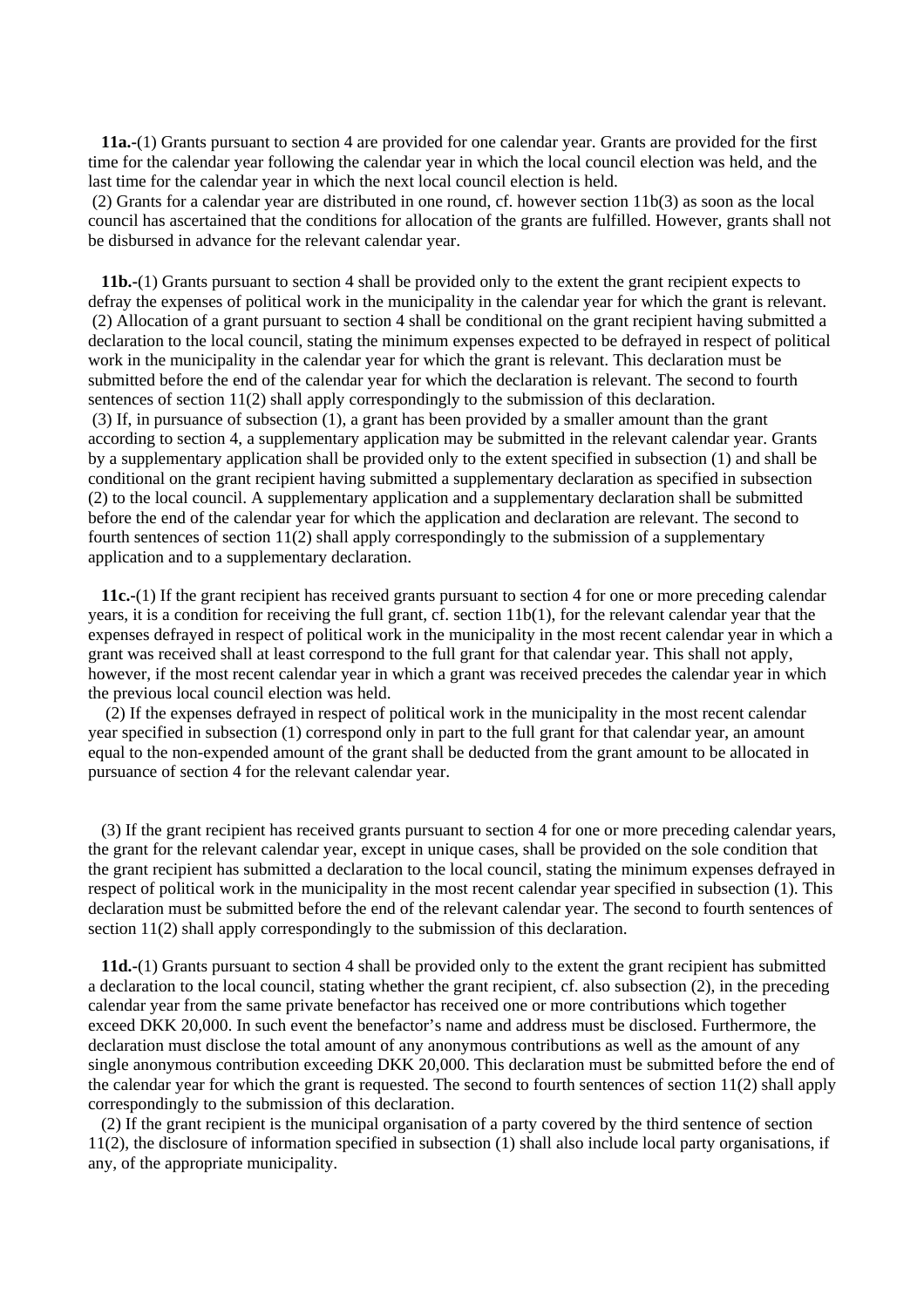## *Complaints Provision*

**12.-**(1) Decisions made in pursuance of sections 8 to11d may be brought before the Minister for the Interior and Health.

### *Other Provisions*

**13.-**(1) Grant amounts disbursed in pursuance of this Act shall not be included in the taxable income.

**14.-**(1) The grant expenditure in pursuance of section 2 shall be borne by the Treasury. The grant expenditure in pursuance of sections 3 and 4 shall be borne by the regions and the municipalities, respectively.

## *Penalty Provisions*

**14a.-**(1) Except where a more severe penalty is carried in pursuance of other legislation, any person submitting an incorrect declaration under sections 7(2) and (3), 7a(3), 10(2) and (3), , 10a(3), 11b(2) and (3) and 11c(3) shall be punishable by a fine or detention up to four months.

(2) Any person submitting incorrect or incomplete disclosure of information under sections 10b or 11d shall be punishable by a fine or detention up to four months.

(3) Party organisations (legal persons) may be subject to criminal liability under the rules of Part 5 of the Penal Code.

 *Commencement and Transitional Provisions* 

**15.-**(1) This Act shall enter into force on 1 January 1987.

(2) (Omitted)

(3) (Omitted)

(4) (Omitted)

**16.-**(1) The provisions of sections 3, 4 and 8 to 12 shall not extend to the Faroe Islands and Greenland.

\_\_\_\_\_\_\_\_\_\_\_\_\_\_\_\_\_\_\_\_\_\_\_\_\_\_\_\_\_\_\_\_\_\_\_\_\_

3.-(1) Section 1(v) to (ix) shall not extend to the Faroe Islands and Greenland.

(2) Section 1(x) shall not extend to the Faroe Islands and Greenland but may be enacted by royal assent wholly or partly for the Faroe Islands or Greenland, with the derogations which the special Faroese or Greenland conditions prescribe.

\_\_\_\_\_\_\_\_\_\_\_\_\_\_\_\_\_\_\_\_\_\_\_\_\_\_\_\_\_\_\_\_\_\_\_\_\_

Act No. 457 of 7 June 2001 contains the following commencement provisions and provisions for the Faroe Islands and Greenland:

<sup>2.-(1)</sup> The Act shall enter into force on 1 July 2001 and have effect for the first time on grants paid for the 2002 calendar year.